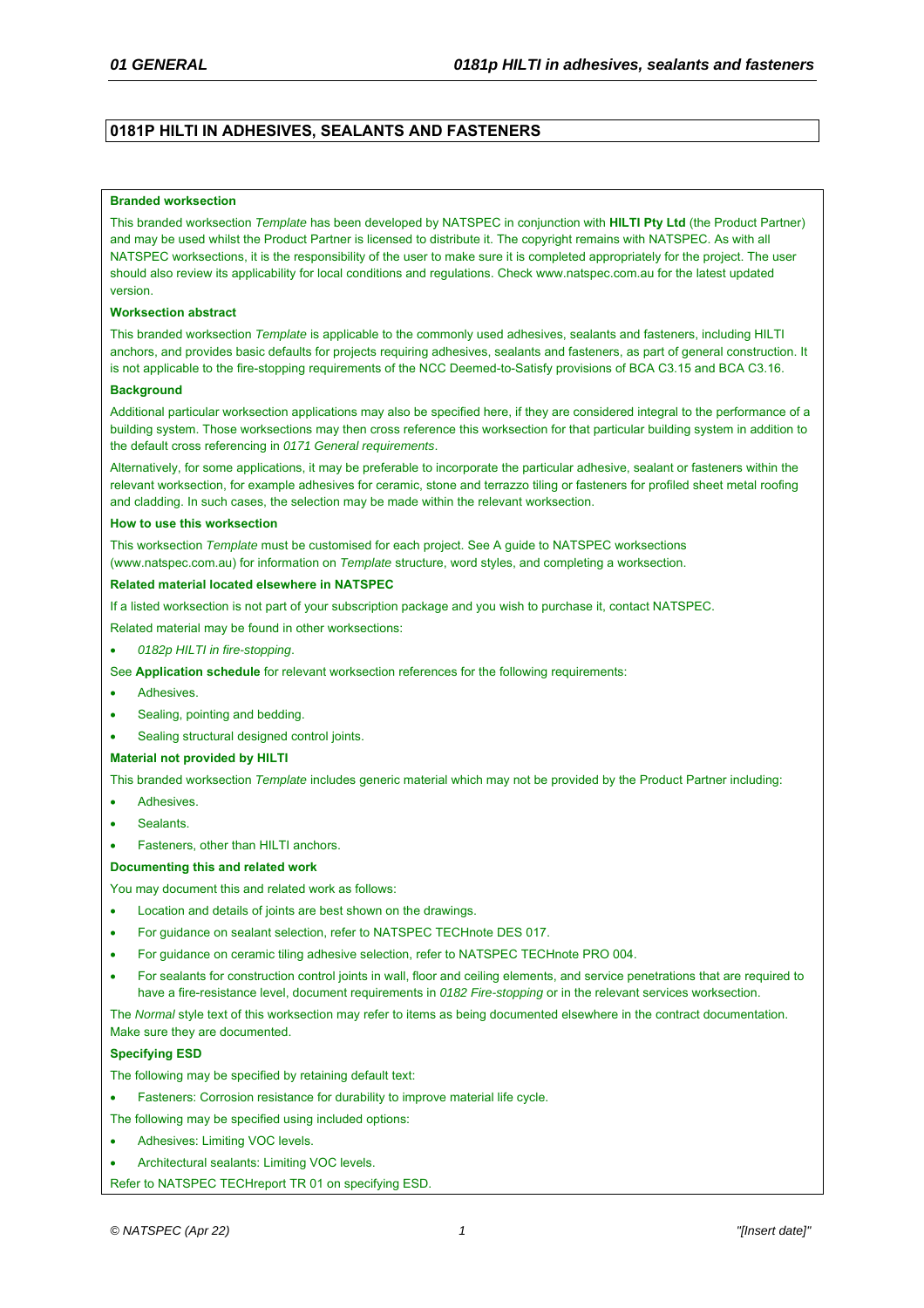# **1 GENERAL**

HILTI is a world leader in the design and manufacture of cutting-edge technologies, software and services for the professional construction industry. Every day our technologies support awe-inspiring feats of engineering around the world – from the famous bullet train in Japan, the new built Perth stadium or Sydney iconic Barangaroo just to list a few. We offer a 360 degrees service for construction – acting as a true partner for our customers.

## **1.1 RESPONSIBILITIES**

## **General**

Requirement: Provide adhesives, sealants and fasteners, including HILTI anchors, as documented.

*Documented* is defined in *0171 General requirements* as meaning contained in the contract documents.

## **Performance**

Requirements: Conform to the following:

- Fitness for purpose: Suitable for particular use, capable of transmitting imposed loads, sufficient to maintain the rigidity of the assembly, or integrity of the joint.
- Finished surface: That will not cause discolouration.
- Compatibility: Compatible with the products to which they are applied.
- Sealant replacement: Capable of safe removal without compromising the application of the replacement sealant for future refurbishment.
- Movement: If an adhered or sealed joint is subject to movement, select a system certified to accommodate the projected movement under the conditions of service.

# **1.2 COMPANY CONTACTS**

## **HILTI technical contacts**

Website: www.hilti.com.au/content/hilti/A2/AU/en/engineering/engineering-services/technicaladvise.html

# **1.3 CROSS REFERENCES**

## **General**

Requirement: Conform to the following:

- *0171 General requirements*.

*0171 General requirements* contains umbrella requirements for all building and services worksections.

List the worksections cross referenced by this worksection. *0171 General requirements* references the *018 Common requirements* subgroup of worksections. It is not necessary to repeat them here. However, you may also wish to direct the contractor to other worksections where there may be work that is closely associated with this work.

NATSPEC uses generic worksection titles, whether or not there are branded equivalents. If you use a branded worksection, change the cross reference here.

# **1.4 MANUFACTURER'S DOCUMENTS**

## **Technical manuals**

Product information: www.hilti.com.au/c/CLS\_FASTENER\_7135.

## **1.5 SUBMISSIONS**

## **Products and materials**

Adhesives and sealants: Submit product data sheets.

Fasteners: Submit type test reports as evidence of the mechanical properties for each application including details of the test completed.

If the submission of type tests are required include this *Optional* style text by changing to *Normal* style text.

Contact HILTI for copies of type test reports and drawings of tested details.

## **Samples**

Visible joint sealants: Submit colour samples.

**Tests** 

Detail the tests required in PRODUCTS or EXECUTION, as appropriate, and list the submissions required here.

Site tests: Submit results as follows: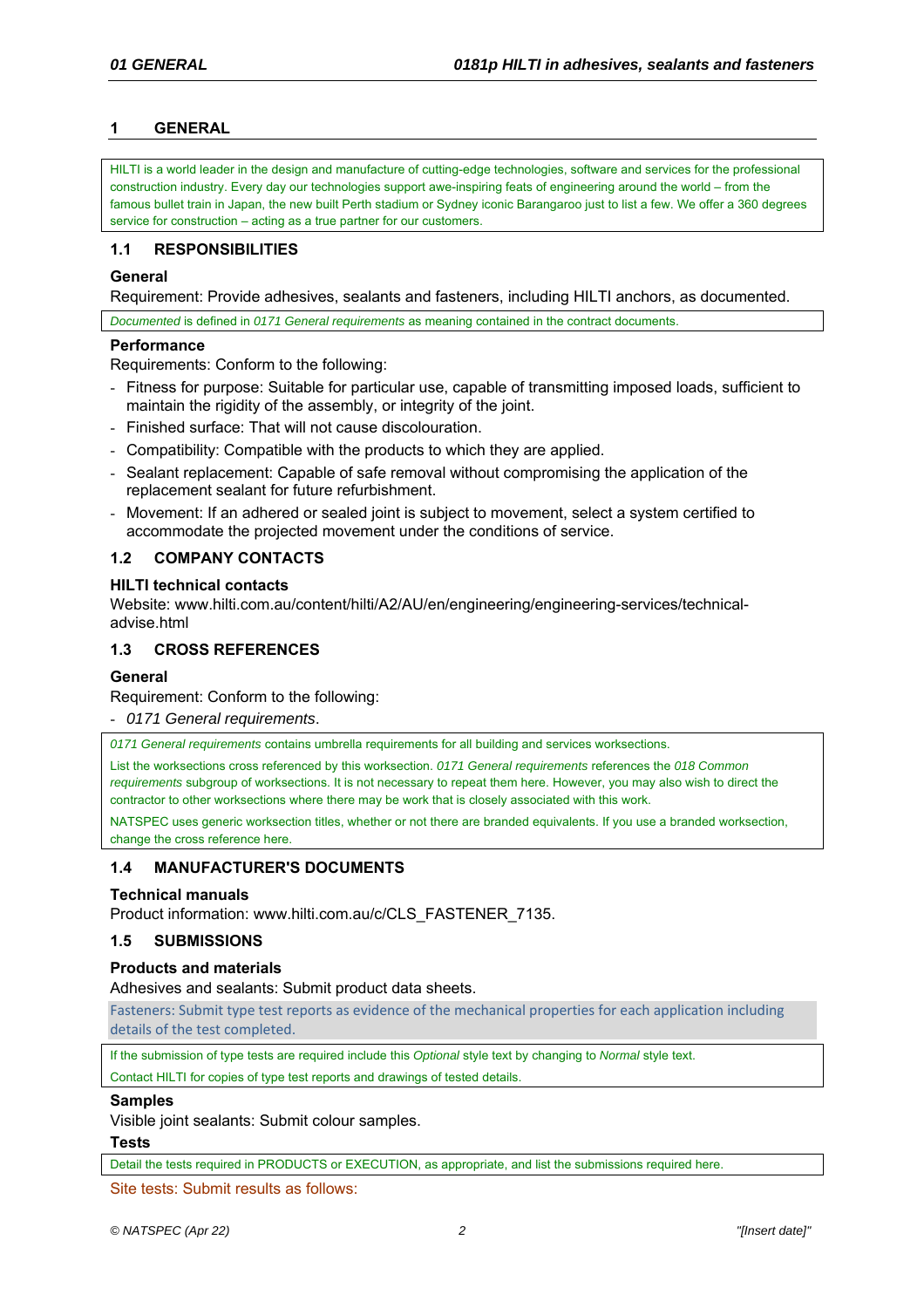- Installed sealant tests: [complete/delete]

Refer to the *Optional* style **TESTING** clause in EXECUTION.

- Installed fastener tests: [complete/delete]

Compatibility testing: Submit adhesion and compatibility testing data demonstrating that adhesive,

sealant or fastener is compatible with materials to be fixed and is suitable for the project conditions. **Warranties** 

Manufacturer's warranty: Submit the manufacturer's published product warranties.

If specifying warranties, the following may be included:

- Form of warranty. (e.g. European Technical Assessments (ETA's) are third party performance certification). HILTI only guarantee performance of the manufactured product when correctly installed to the manufacturers installation instructions.
- Minimum period.
- Installer/applicator's warranty.

Describe the requirements of the warranties in PRODUCTS or EXECUTION, as appropriate, and list the submissions required here.

#### **INSPECTION**

#### **Notice**

Inspection: Give notice so that inspection may be made of prepared joints and penetrations for each sealant application included in **TESTING**, **Installed sealant tests schedule**.

Include this *Optional* style text by changing to *Normal* style text if the *Optional* **TESTING, Installed sealant tests schedule** is included in EXECUTION.

Delete this subclause if installed sealant tests are not included.

## **2 PRODUCTS**

# **2.1 GENERAL**

## **Product substitution**

Other products: Conform to **SUBSTITUTIONS** in *0171 General requirements*.

**SUBSTITUTIONS** in *0171 General requirements* sets out the submissions required if the contractor proposes alternative products. Refer also to NATSPEC TECHnote GEN 006 for more information on proprietary specification.

#### **Product identification**

General: Marked to show the following:

- Manufacturer's identification.
- Product brand name.
- Product type.
- Quantity.
- Product reference code and batch number.
- Date of manufacture.

Edit the list to suit the project or delete if not required.

## **2.2 ADHESIVES**

## **Standards**

Most types of adhesives in widespread use are not covered by Australian standards. There is some overlap between adhesives and sealants. For example, silicone sealants are widely used as construction adhesives.

Gypsum plaster adhesive: To AS 2753.

## **High strength adhesive tape**

General description: A foam of cross linked polyethylene or closed cell acrylic coated both sides with a high performance acrylic adhesive system, encased in release liners of paper or polyester.

Product classification: Select tape to suit substrate as follows:

- Firm high strength foam tapes: For high energy surfaces including most bare metals such as stainless steel and aluminium.
- Conformable high strength foam: For the following: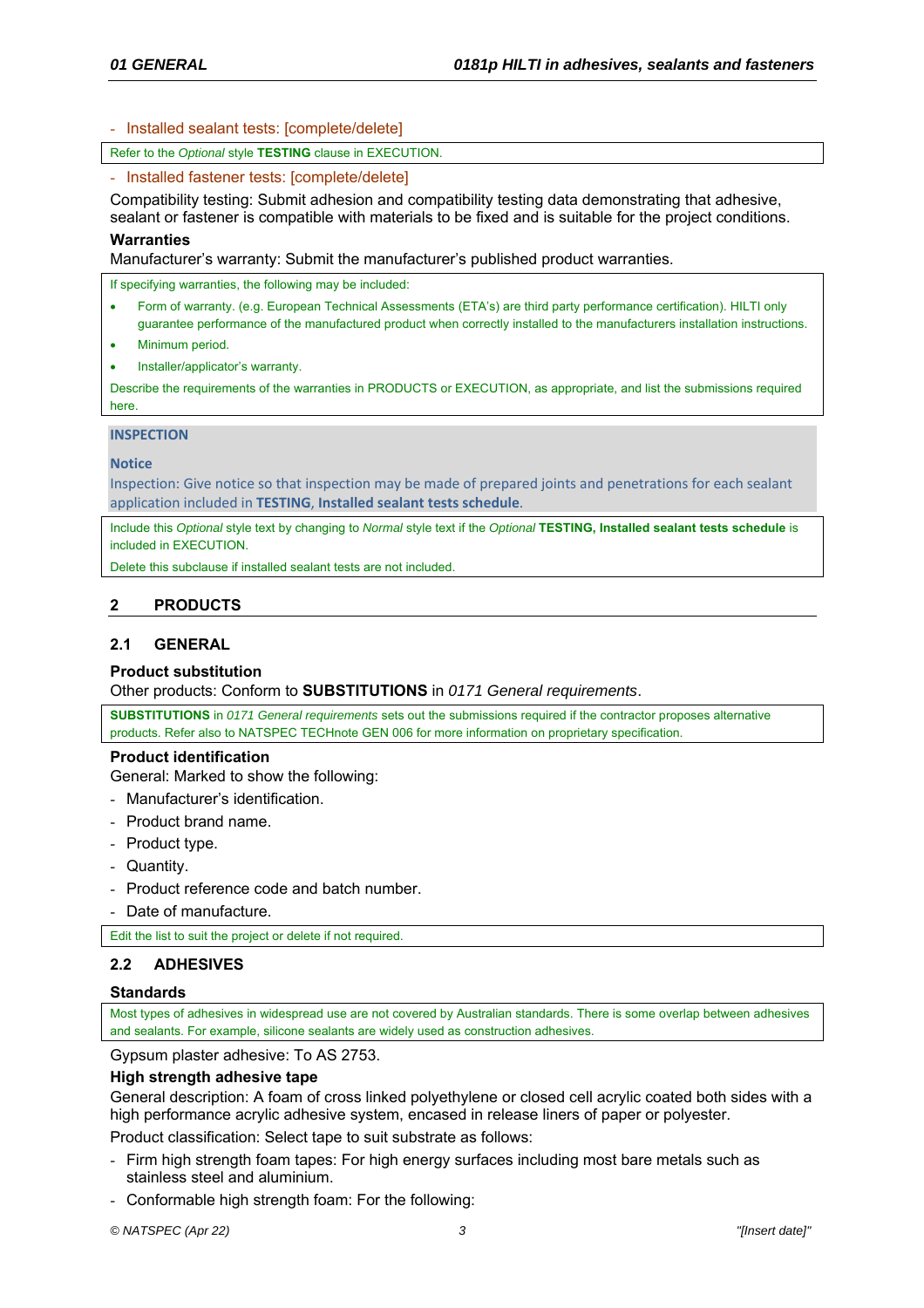- . Medium energy surfaces including many plastics, paints and bare metals.
- . Lower energy surfaces including many plastics, most paints and powder coatings, and bare metals.

Thickness: Select the tape to make sure a mismatch between surfaces does not exceed half the tape thickness under the applied lamination pressure.

## **Total VOC limits**

Requirement: Conform to the following maximum limits:

- General purpose adhesives: 50 g/L.
- Structural glazing adhesive, timber flooring and laminate adhesives: 100g/L.

Limiting VOC levels improves indoor air quality. Edit to more stringent values if required.

Compliance with these requirements targets the Adhesives requirement within the Minimum Expectation level of the Exposure to Toxins credit in Green Star Buildings.

Conformance testing: To *South Coast Air Quality Management District Rule 1168*.

The purpose of this rule is to reduce emissions of volatile organic compounds (VOCs) and to eliminate emissions of chloroform, ethylene dichloride, methylene chloride, perchloroethylene, and trichloroethylene from the application of adhesives, adhesive bonding primers, adhesive primers, sealants, sealant primers, and other primers.

Consider editing and including this *Optional* style text if required as a general quality standard.

## **2.3 SEALANTS**

# **Standards**

General: To ISO 11600.

NATSPEC TECHnote DES 017 offers selection guidance.

Alternatively, consult with a manufacturer and select a product to suit the application.

## **External masonry joints**

General: Provide sealant and bond breaking materials which are non-staining to masonry. Do not use bituminous materials with absorbent masonry units.

Bond breaking backing:

- Bond breaking materials: Non-adhesive to sealant, or faced with a non-adhering material.
- Foamed materials: Closed cell or impregnated, not water-absorbing.

Consult manufacturers for joint fillers, e.g. compressible closed cell polyethylene foam for compatibility with the sealant. Rigid fillers such as pulp board, cork or semi-rigid foam should not be specified.

## **Lightweight building element joints**

Joints subject to rapid changes of movement: Provide sealants that accommodate the movement of the contact materials.

#### Also referred to as fast moving joints.

## **Floor control joints**

General: Provide trafficable sealants.

Bond breaking backing:

- Bond breaking materials: Non-adhesive to sealant, or faced with a non-adhering material.
- Foamed materials: Closed cell or impregnated, not water-absorbing.

## **Total VOC limits**

Requirement: Conform to the following maximum limits:

- General purpose sealants: 50 g/L.
- Acoustic sealants, architectural sealants, waterproofing sealants: 250 g/L.
- Wood flooring and laminate sealant: 100 g/L.

Limiting VOC levels improves indoor air quality. Edit to more stringent values if required.

Compliance with these requirements targets the Sealants requirement within the Minimum Expectation level of the Exposure to Toxins credit in Green Star Buildings.

Conformance testing: To *South Coast Air Quality Management District Rule 1168*.

Consider editing and changing this *Optional* style text to *Normal* style text if required as a general quality standard.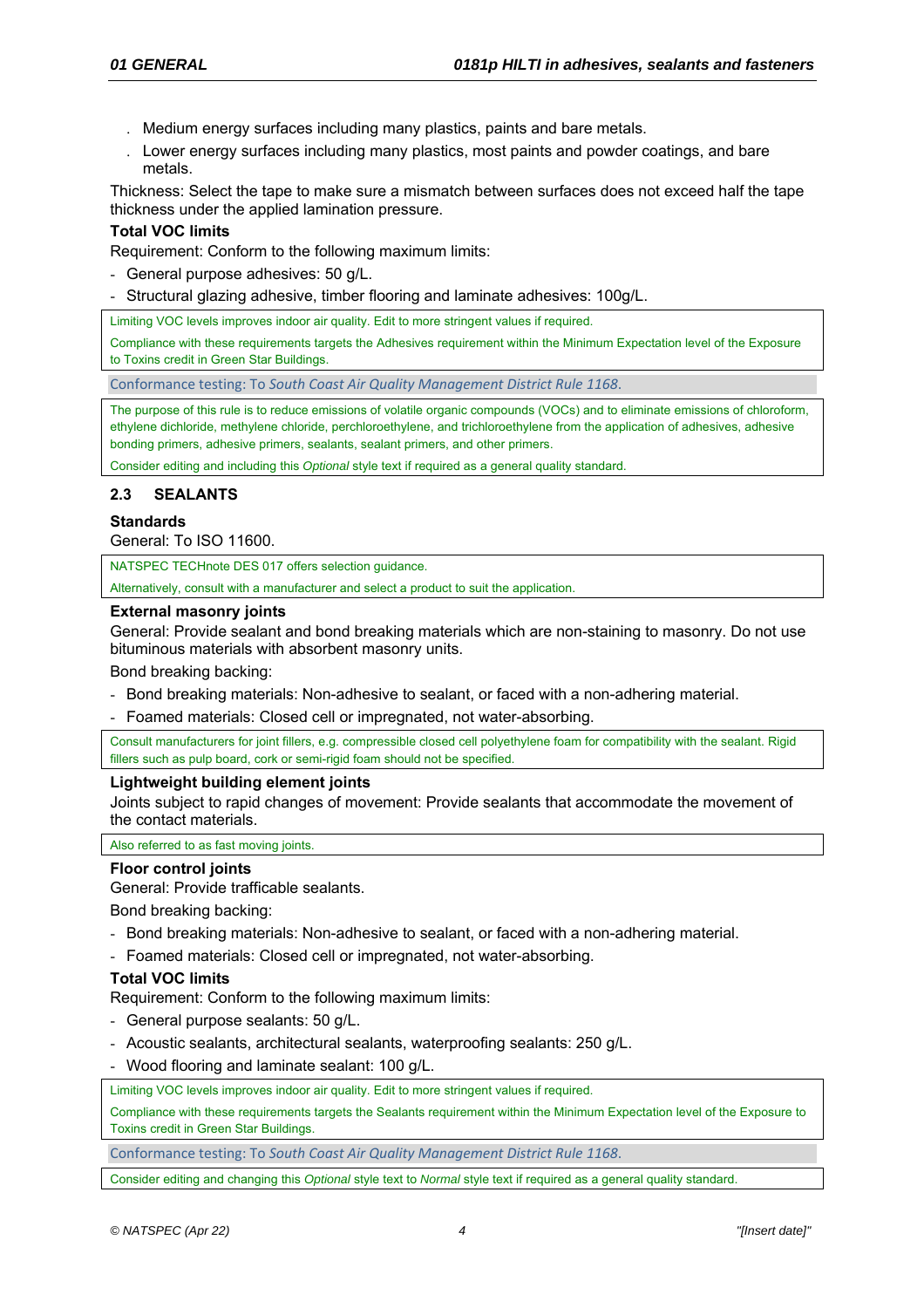# **2.4 FASTENERS - GENERAL**

## **Standards**

Safety-critical fastening applications: The prequalification of post-installed fasteners for suitability and admissible service conditions to AS 5216 Appendix A.

Guidance on acceptable evidence for prequalification, including European Technical Assessments (ETA's), is provided in AS 5216 Appendix B.

## **General**

For further information, refer to the Australian Engineered Fasteners and Anchors Council (AEFAC) sample specifications. www.aefac.org.au/resources.php

HILTI filling washer set: Provide for mechanical and chemical anchors, as documented.

HILTI supply a filling washer set for seismic and fatigue applications and applications where shear loads need to be taken up directly by the anchor.

Plain washers: To AS 1237.1.

- Provide washers to the heads and nuts of bolts, and the nuts of coach bolts.

Plugs: Proprietary purpose-made plastic.

Stainless steel fasteners: To ASTM A240/A240M.

Steel nails: To AS 2334.

- Length: At least 2.5 times the thickness of the member being secured, and at least 4 times the thickness if the member is plywood or building board less than 10 mm thick.

Unified hexagon bolts, screws and nuts: To AS/NZS 2465.

Fasteners in CCA treated timber: Epoxy coated or stainless steel.

Conformance to these standards is particularly important for structural applications and where durability is an issue (e.g. exposed coastal sites). A number of these standards exist partly to make sure dimensional compatibility, e.g. between nuts and bolts, and are based on international standards.

Mild steel, aluminium and zinc-plated fasteners should not be used in CCA treated timbers. Refer to

NATSPEC TECHnote PRO 001 CCA Treated Timber. Epoxy coated or stainless steel are the preferred alternatives.

## **Bolts**

Coach bolts: To AS/NZS 1390.

Hexagon bolts Grades A and B: To AS 1110.1.

Hexagon bolts Grade C: To AS 1111.1.

The product grade in the **Bolts**, **Nuts** and **Screws** cited standards refers to the quality of the product and to the size of the tolerances where grade A is the most precise and grade C is the least precise.

## **Corrosion resistance**

Atmospheric corrosivity category: To *0171 General requirements*.

Steel products: Conform to the **Corrosion resistance table** or provide proprietary products with metallic and/or organic coatings of equivalent corrosion-resistance.

## **Corrosion resistance table**

The **Corrosion resistance table** contains default values based on the corrosion rates detailed in AS 4312. NCC Volume 2 also has coating requirements for metal sheet roofing in four environmental corrosivity categories which are aligned with AS 4312. Edit the table to suit the project and coordinate with other worksections.

The internal and external project atmospheric corrosivity categories are nominated in 0171 General requirements from the following categories: C1 (very low), C2 (low), C3 (medium), C4 (high), C5 (very high) and CX (extreme). These are described in AS 4312.

An additional corrosivity category of T (inland tropical), exists in the AS/NZS 2312 series for structural steelwork. If nominating category T (inland tropical) for structural steel, do so in the relevant worksection.

Note that where categories C5, CX or T to the AS/NZS 2312 series, have been nominated, specialist advice on corrosion resistance requirements will be required.

See the various parts of AS 2699 where there are duplex protective coatings systems in addition to those given here. If internal elements are being painted, lower levels of zinc-coating may be considered. See also AS 3700 for corrosion resistance ratings.

For self-drilling screws in severe marine environments, indoor swimming pools or buildings with corrosive industrial processes, consult the roofing/cladding manufacturer on the requirements for shank corrosion protection.

See NATSPEC TECHnote DES 010 for further information on atmospheric corrosivity categories.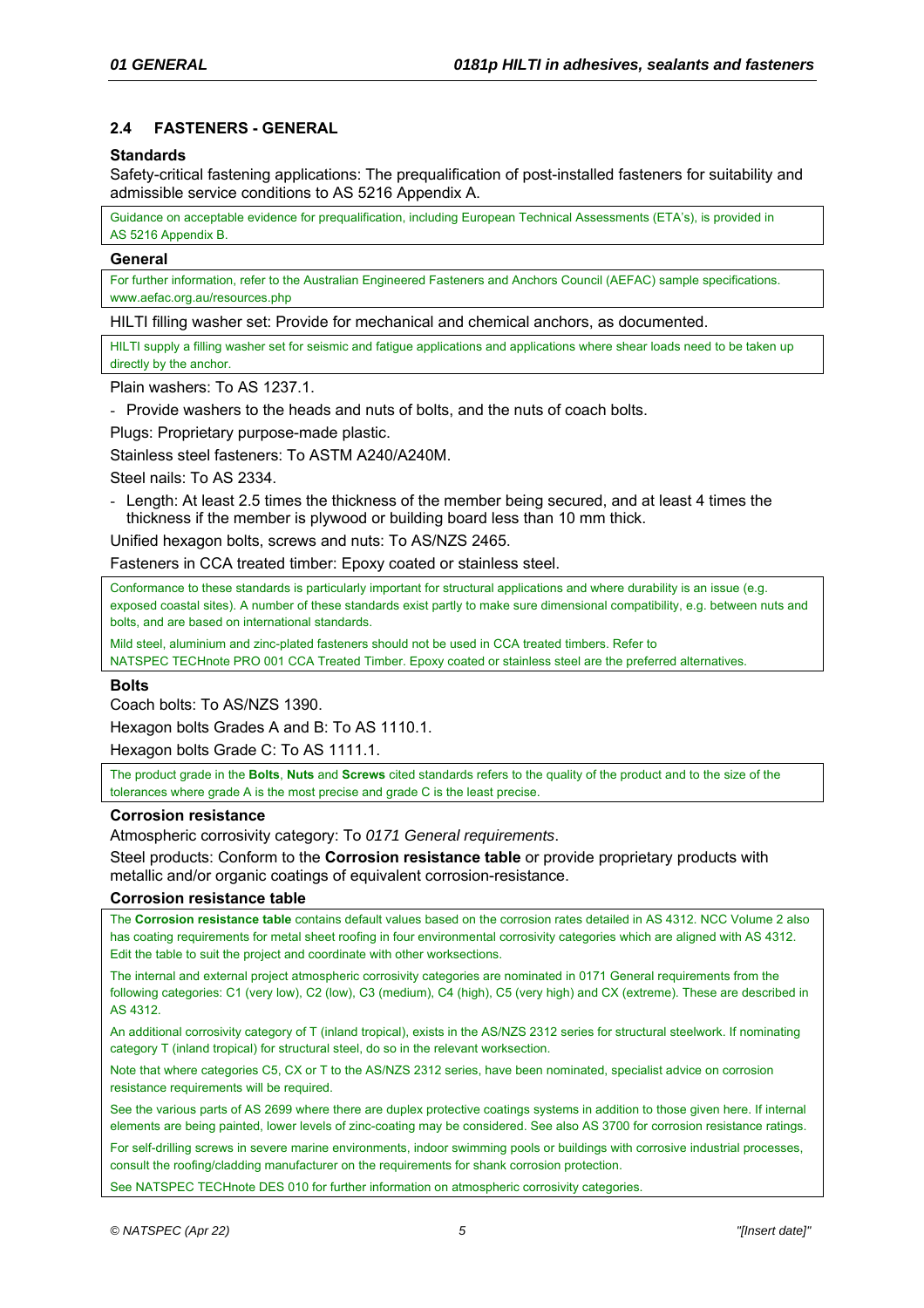| Atmospheric<br>corrosivity category to<br><b>AS 4312</b> | <b>Threaded fasteners and anchors</b>                                                | <b>Powder actuated</b><br>fasteners                        |                             |
|----------------------------------------------------------|--------------------------------------------------------------------------------------|------------------------------------------------------------|-----------------------------|
|                                                          | <b>Material</b>                                                                      | <b>Minimum local</b><br>metallic coating<br>thickness (µm) | <b>Material</b>             |
| C <sub>1</sub> and C <sub>2</sub>                        | Electroplated zinc or Hot-130<br>dip galvanized                                      |                                                            | Stainless steel Type<br>316 |
| C <sub>3</sub>                                           | Hot-dip galvanized                                                                   | 45                                                         | Stainless steel Type<br>316 |
| C <sub>4</sub>                                           | Stainless steel Type 316                                                             |                                                            | Stainless steel Type<br>316 |
|                                                          | Note: For categories C5, CX and T to the AS/NZS 2312 series, seek specialist advice. |                                                            |                             |

# **Finishes**

Electroplating:

- Metric thread: To AS 1897.
- Imperial thread: To AS 4397.

# Galvanizing:

- Threaded fasteners: To AS/NZS 1214.
- Other fasteners: To AS/NZS 4680.

Mild steel fasteners: Galvanize if:

- Embedded in masonry.
- In external timbers.
- Exposed to or in air spaces behind the external leaf of masonry walls.
- In contact with chemically treated timber other than CCA treated timber.

Electroplated anchors are also approved in concrete and masonry.

Epoxy coated: CCA treated timber.

# **Nuts**

Hexagon chamfered thin nuts Grades A and B: To AS 1112.4.

Hexagon nuts Grade C: To AS 1112.3.

Hexagon nuts Style 1 Grades A and B: To AS 1112.1.

Hexagon nuts Style 2 Grades A and B: To AS 1112.2.

**Screws** 

Coach screws: To AS/NZS 1393.

Hexagon screws Grades A and B: To AS 1110.2.

Hexagon screws Grade C: To AS 1111.2.

Hexagon socket screws: To AS 1420.

Self-drilling screws: To AS 3566.1.

Self-tapping screws:

- Cross-recessed countersunk (flat common head style): To AS/NZS 4407.
- Cross-recessed pan: To AS/NZS 4406.
- Cross-recessed raised countersunk (oval): To AS/NZS 4408.
- Hexagon: To AS/NZS 4402.
- Hexagon flange: To AS/NZS 4410.
- Hexagon washer: To AS/NZS 4409.
- Slotted countersunk (flat common head style): To AS/NZS 4404.
- Slotted pan: To AS/NZS 4403.
- Slotted raised countersunk (oval common head style): To AS/NZS 4405.

# **Blind rivets**

Description: Expanding end type with snap mandrel.

*© NATSPEC (Apr 22) 6 "[Insert date]"*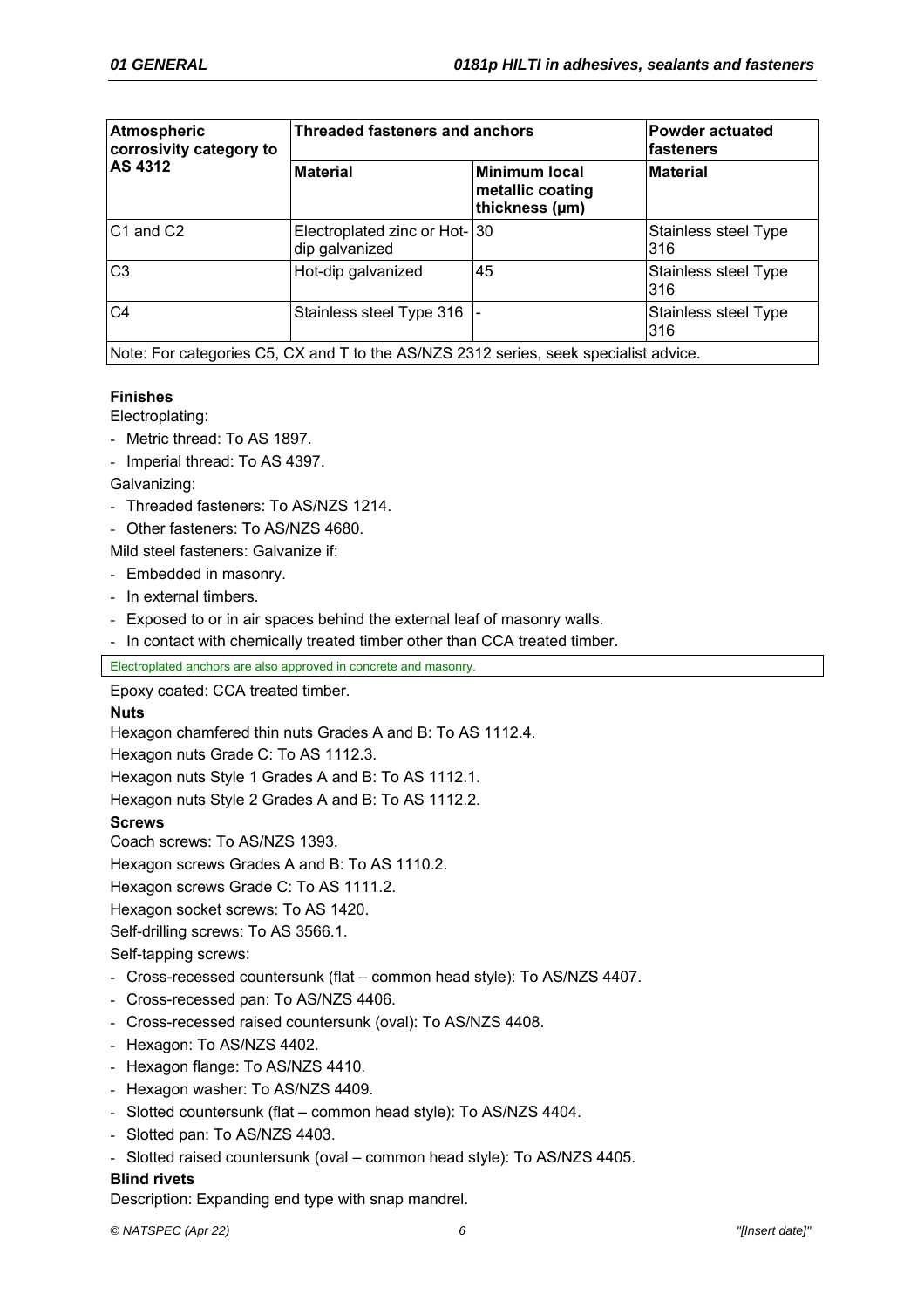Type: Closed end for external application, open end for internal application. End material:

- Aluminium base alloy for metallic-coated or prepainted steel.
- Stainless steel for stainless steel sheet.
- Copper for copper sheet.

Size:

- For sheet metal to sheet metal: 3 mm.
- For sheet metal to supports, brackets and rolled steel angles: 4.8 mm.

# **2.5 HILTI CHEMICAL ANCHORS**

#### **Injectable adhesive anchors**

Chemical injection fastening systems with flexible setting depths. For use with various anchor rods, internally threaded sleeves or reinforcing bar.

Refer to HILTI technical data sheets for detailed application, resistance and load tables.

HIT-RE 100: Premium class, heavy-duty odourless epoxy mortar for anchoring in concrete.

Suitable base materials: Concrete (cracked), concrete (uncracked).

Allowable base material condition: Dry, submerged, water-filled, wet.

SAFEset technology: Yes.

Seismic loading: No.

Curing time: Slow.

Holes: Hammer drilled, diamond cored.

HIT-HY 170: Premium class, heavy duty hybrid mortar for anchoring in concrete and masonry.

Suitable base materials: Concrete (cracked), concrete (uncracked), masonry (hollow), masonry (solid).

Allowable base material condition: Dry, wet.

SAFEset technology: Yes.

Seismic loading: Yes, C2 in concrete.

Curing time: Fast.

Holes: Hammer drilled.

HIT-HY 200-R V3: Ultimate class, high performance hybrid mortar with 100 year design life, for anchoring in concrete, with seismic performance C1 and C2 to AS 5216.

Suitable base materials: Concrete (cracked).

Allowable base material condition: Dry, wet (not submerged).

SAFEset technology: Yes.

Seismic loading: Yes,

Curing time: Fast.

Holes: Hammer drilled, diamond cored.

HIT-HY 270: Ultimate class, high performance hybrid mortar for anchoring in masonry.

Suitable base materials: Concrete (aerated), concrete (lightweight), masonry (hollow), masonry (solid).

Allowable base material condition: Dry, wet.

SAFEset technology: No.

Seismic loading: No.

Curing time: Fast.

Holes: Hammer drilled.

HIT-RE 500 V3: Ultimate class, high performance epoxy mortar with 100 year design life, for anchoring in concrete and some types of natural stone, with seismic performance C1 and C2 to AS 5216.

Suitable base materials: Concrete (cracked), concrete (uncracked), some types of natural stone.

Allowable base material condition: Dry, submerged, water-filled, wet.

SAFEset technology: Yes.

Seismic loading: Yes.

*© NATSPEC (Apr 22) 7 "[Insert date]"*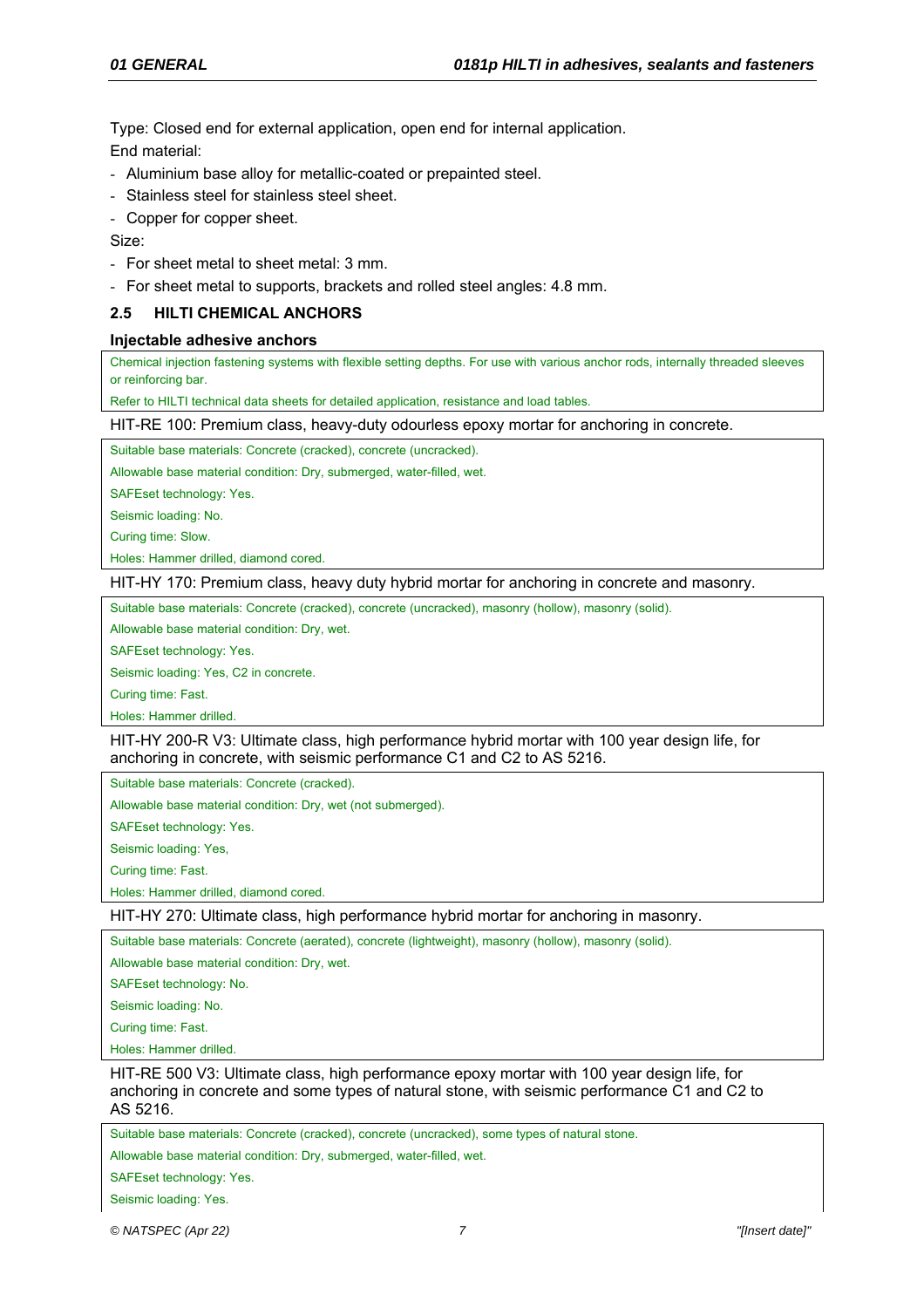Curing time: Slow.

Holes: Hammer drilled, diamond cored.

#### **Capsule adhesive anchors**

Chemical capsule fastening systems. For use with various anchor rods and internally threaded sleeves.

Refer to HILTI technical data sheets for detailed application, resistance and load tables.

HIT-HVU 2: Ultimate class, heavy-duty hybrid foil adhesive capsule for anchoring in concrete, with seismic performance C1 and C2 to AS 5216.

Suitable base materials: Concrete (cracked), concrete (uncracked).

Allowable base material condition: Dry, wet (not submerged).

SAFEset technology: Yes.

Seismic loading: Yes.

Curing time: Fast.

Holes: Hammer drilled, diamond cored.

# **2.6 HILTI MECHANICAL ANCHORS**

## **Expansion anchors**

Expansion type anchors including stud anchors and sleeved anchors.

Refer to HILTI technical data sheets for detailed application, resistance and load tables.

HSA: Premium class, medium-duty zinc plated carbon steel anchor with an externally threaded head for anchoring in concrete. Material and configuration as follows:

- HSA-F: Galvanized carbon steel, with stainless steel sleeve.

- HSA-R: Stainless steel.

Suitable base materials: Concrete (uncracked).

SAFEset technology: No.

Seismic loading: No.

HSL-3-R: Ultimate class, heavy-duty zinc plated carbon steel anchor with a hex head for anchoring in concrete. Suitable for dynamic loading including seismic, fatigue and shock, with seismic performance C1 and C2 to AS 5216.

Suitable base materials: Concrete (cracked), concrete (uncracked).

SAFEset technology: No.

Seismic loading: Yes. (HSL-3-R stainless steel version not approved for C2).

Load capacity during fire: Refer to ETA assessment.

HSL4: Ultimate class, heavy-duty zinc plated carbon steel anchor with a hex head for anchoring in concrete. Suitable for dynamic loading including seismic, fatigue and shock, with seismic performance C1 and C2 to AS 5216.

Suitable base materials: Concrete (cracked), concrete (uncracked).

SAFEset technology: No.

Seismic loading: Yes.

Load capacity during fire: Refer to ETA assessment.

HST3: Ultimate class, medium-duty zinc plated carbon steel anchor with an externally threaded head for anchoring in concrete, with seismic performance C1 and C2 to AS 5216.

Material and configuration as follows:

- HST3: Zinc plated carbon steel.

- HST3-R: Stainless steel.

Suitable base materials: Concrete (cracked), concrete (uncracked).

SAFEset technology: Yes.

Seismic loading: Yes.

Load capacity during fire: Refer to ETA assessment.

#### **Undercut anchors**

Mechanical interlock type anchors for extreme performance and reliability.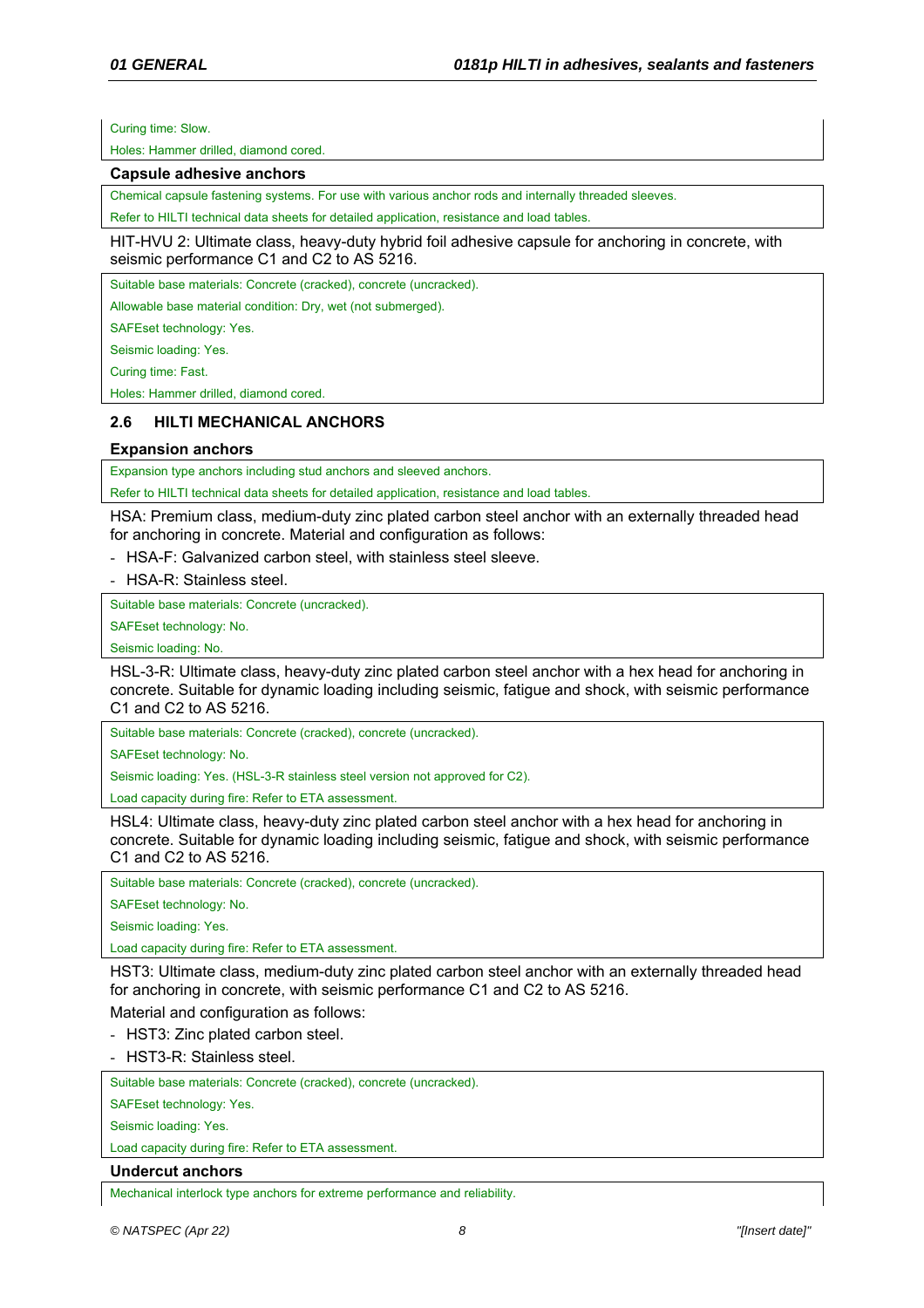Refer to HILTI technical data sheets for detailed application, resistance and load tables.

HDA: Ultimate class, heavy-duty self-undercutting anchor with externally threaded head for anchoring in concrete. Suitable for dynamic loading including seismic, fatigue, and shock, with seismic performance C1 and C2 to AS 5216. Material and configuration as follows:

- HDA-P: Zinc-plated carbon steel, pre-set.
- HDA-PR: Hot-dipped galvanized/Sherardised carbon steel, pre-set.
- HDA-PF: Stainless steel, pre-set.
- HDA-T: Zinc-plated carbon steel, through-set.
- HDA-TR: Hot-dipped galvanized/Sherardised carbon steel, through-set.
- HDA-TF: Stainless steel, through-set.

Suitable base materials: Concrete (cracked), concrete (uncracked).

SAFEset technology: No.

Seismic loading: Yes.

HMU: Ultimate class, heavy-duty self-undercutting anchor with externally threaded head for anchoring in concrete. Suitable for dynamic loading, including seismic performance C1 and C2 to AS 5216. Material and configuration as follows:

- HMU-P: Zinc-plated carbon steel (special order).
- HMU-PF: Hot-dipped galvanized/Sherardised carbon steel.

Suitable base materials: Concrete (cracked), concrete (uncracked).

SAFEset technology: Yes.

Seismic loading: Yes.

Load capacity during fire: Refer to ETA assessment.

HSC: Ultimate class, heavy-duty, shallow undercutting anchor for anchoring in concrete. Suitable for dynamic loading including seismic and shock, with seismic performance C2 to AS 5216. Material and configuration as follows:

- HSC-A: Zinc-plated carbon steel, externally threaded head.
- HSC-AR: Stainless steel, externally threaded head.
- HSC-I: Zinc-plated carbon steel, inner thread.
- HSC-IR: Stainless steel, inner thread.

Suitable base materials: Concrete (cracked), concrete (uncracked).

SAFEset technology: No.

Seismic loading: Yes, C2.

Load capacity during fire: Refer to ETA assessment.

#### **Screw anchors**

Screw type anchors for temporary and permanent applications.

Refer to HILTI technical data sheets for detailed application, resistance and load tables.

HUS3: Ultimate class, medium duty, screw anchors for anchoring in concrete and masonry, with seismic performance C1 and C2 to AS 5216. Material and configuration as follows:

- HUS3-H: Zinc-plated carbon steel.
- HUS3-HF: Carbon steel with multi-layer coating.
- HUS3-HR: Stainless steel.
- HUS3-C: Zinc-plated carbon steel.
- HUS3-CR: Stainless steel.
- HUS3-P: Zinc-plated carbon steel.
- HUS3-I: Zinc-plated carbon steel, with internally threaded head.
- HUS3-I Flex: Zinc-plated carbon steel, with internally threaded head.
- HUS3-A: Zinc-plated carbon steel, with externally threaded head.

Suitable base materials: Concrete (cracked), concrete (uncracked), masonry.

SAFEset technology: No.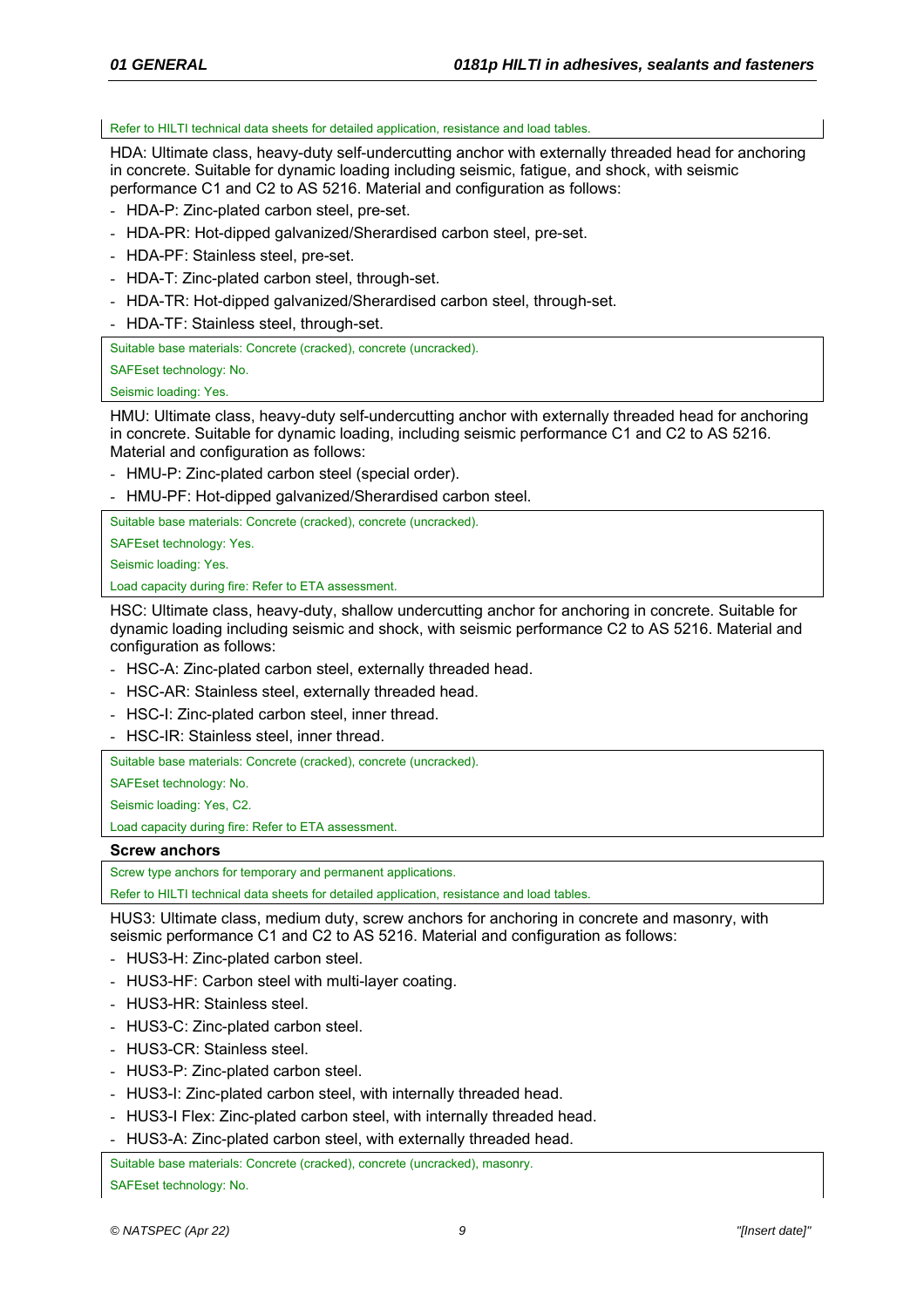Seismic loading: Yes.

Load capacity during fire: Refer to ETA assessment.

HUS-HR: Ultimate class, stainless steel, medium duty, screw anchor with a hex head for anchoring in concrete and masonry, with seismic performance C1 to AS 5216.

Suitable base materials: Concrete (cracked), concrete (uncracked), masonry.

SAFEset technology: No.

Seismic loading: Yes, C1.

Load capacity during fire: Refer to ETA assessment.

HUS-CR: Ultimate class, stainless steel, medium duty, screw anchor with a countersunk head for anchoring in concrete and masonry, with seismic performance C1 to AS 5216.

Suitable base materials: Concrete (cracked), concrete (uncracked), masonry.

SAFEset technology: No.

Seismic loading: Yes, C1.

Load capacity during fire: Refer to ETA assessment.

## **Other anchors**

Refer to HILTI technical data sheets for detailed application, resistance and load tables.

HBI panel brace anchor: Standard class, heavy-duty, carbon steel expanding anchor bolt for panel bracing during construction.

Suitable base materials: Concrete (uncracked).

SAFEset technology: No.

Seismic loading: No.

HFB nail anchor: Premium class, light-duty, carbon steel fastener, with seismic performance assessment.

Suitable base materials: Concrete (cracked), concrete (uncracked).

SAFEset technology: No.

Seismic loading: Please contact HILTI's technical support for more details.

HKD flush anchor: Standard class, medium-duty, flush anchor with internal thread for bolts or threaded rods. Material and configuration as follows:

- HKD: Zinc-plated carbon steel, tool-set.
- HKD-D: Zinc-plated carbon steel, manual-set.
- HKD-SR: Stainless steel, tool set.

Suitable base materials: Concrete (uncracked).

SAFEset technology: No.

Seismic loading: No.

HRD plastic frame anchor: Premium class, plastic anchor with screw fixing. Material and configuration as follows:

- HRD-H: Carbon steel, hex head.
- HRD-HF: Hot-dipped galvanized, hex head.
- HRD-HR: Stainless steel, hex head.
- HRD-C: Carbon steel, countersunk head.
- HRD-CR: Stainless steel, countersunk head.

Suitable base materials: Concrete (cracked), concrete (uncracked), masonry.

SAFEset technology: No.

Seismic loading: No.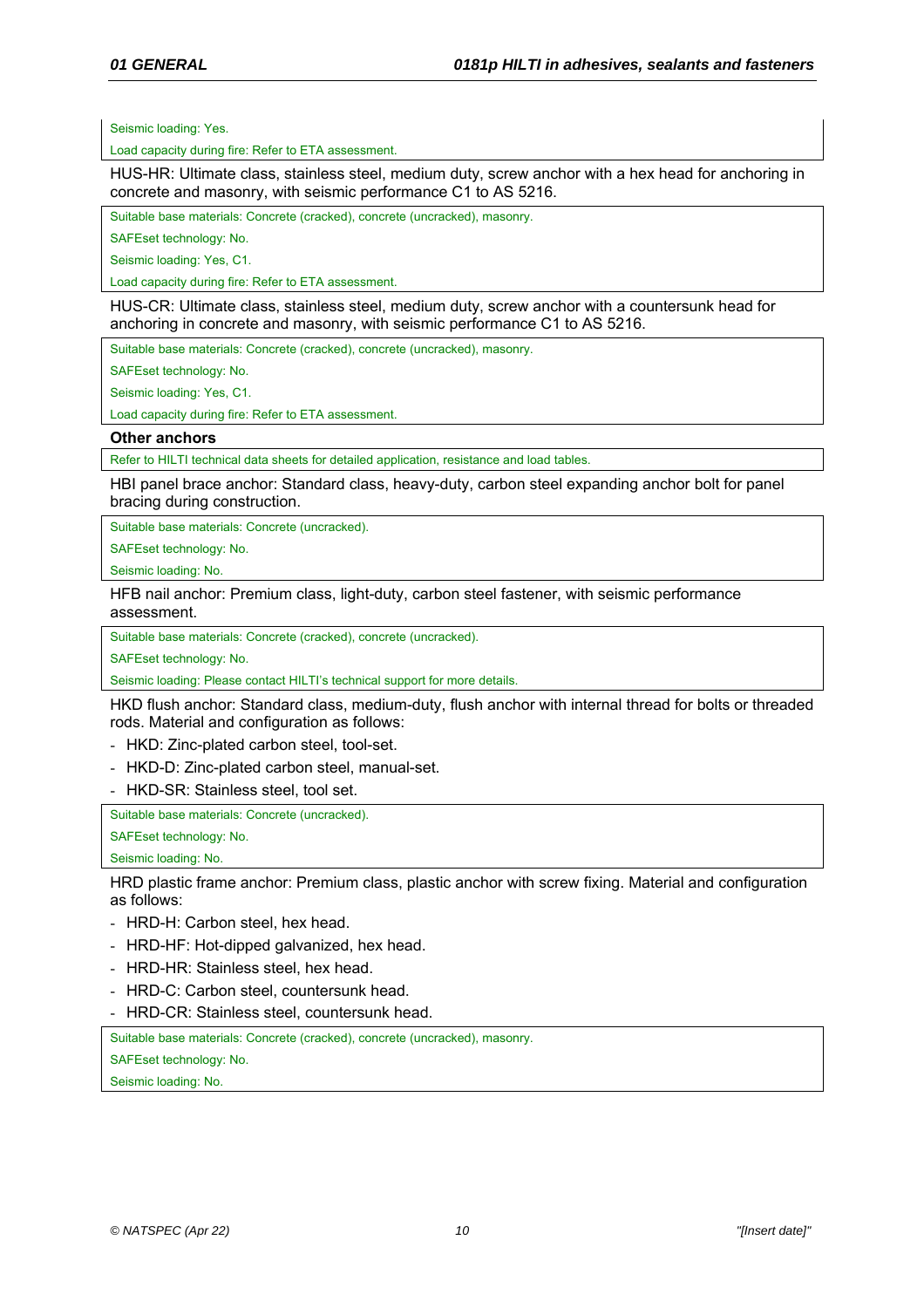# **3 EXECUTION**

# **3.1 ADHESIVES**

# **General**

Requirement: Install to the manufacturer's recommendations.

# **Preparation**

Substrates: Conform to the following:

- Remove any deposit or finish which may impair adhesion.
- If framed or discontinuous, provide support members in full lengths without splicing.
- If solid or continuous, remove excessive projections.
- If previously painted, remove cracked or flaking paint and lightly sand the surface.

# **Contact adhesive**

Wall and floor adhesive is also referred to as mastic adhesive.

Precautions: Do not use contact adhesive if:

- A substrate is polystyrene foam.
- A PVC substrate may allow plasticiser migration.
- The adhesive solvent can discolour the finished surface.
- Dispersal of the adhesive solvent is impaired.

Two-way method: Immediately after application, press firmly to transfer adhesive and then pull both surfaces apart. Allow to tack off and then reposition and press firmly together. Tap areas in contact with a hammer and padded block.

The two way method is recommended for locating non-loadbearing items.

One-way method: Immediately after application, bring substrates together and maintain maximum surface contact for 24 hours by clamps, nails or screws as appropriate. If highly stressed, employ permanent mechanical fasteners.

The one way method is recommended for heavier panels.

# **High strength adhesive tape**

Preparation:

- Non-porous surfaces: Clean with surface cleaning solvents such as isopropyl alcohol/water, wash down and allow to dry.
- Porous surfaces: Prime the surface with a contact adhesive compatible with the tape adhesive system.

Application to copper, brass, plasticised vinyl and hydrophilic surfaces such as glass and ceramics in a high humidity environment: Conform to manufacturer's recommendations.

Applied lamination pressure: Make sure the tape experiences 100 kPa.

Application temperature: Generally above 10°C and to the manufacturer's recommendations.

Completion: Do not apply loads to the assembly for 72 hours at 21°C.

# **3.2 JOINT SEALING**

# **General**

Requirement: Install to the manufacturer's recommendations.

# **Joint preparation**

Cleaning: Cut flush joint surface protrusions and rectify if required. Mechanically clean joint surfaces free of any deposit or finish which may impair adhesion of the sealant. Immediately before sealant application, remove loose particles from the joint, using oil-free compressed air.

Bond breaking: Install bond breaking backing material.

Taping: Protect the surface on each side of the joint using 50 mm wide masking tape or equivalent means. On completion of sealant application, remove the tape and remove any stains or marks from adiacent surfaces.

Primer: Apply the recommended primer to the surfaces in contact with sealant materials.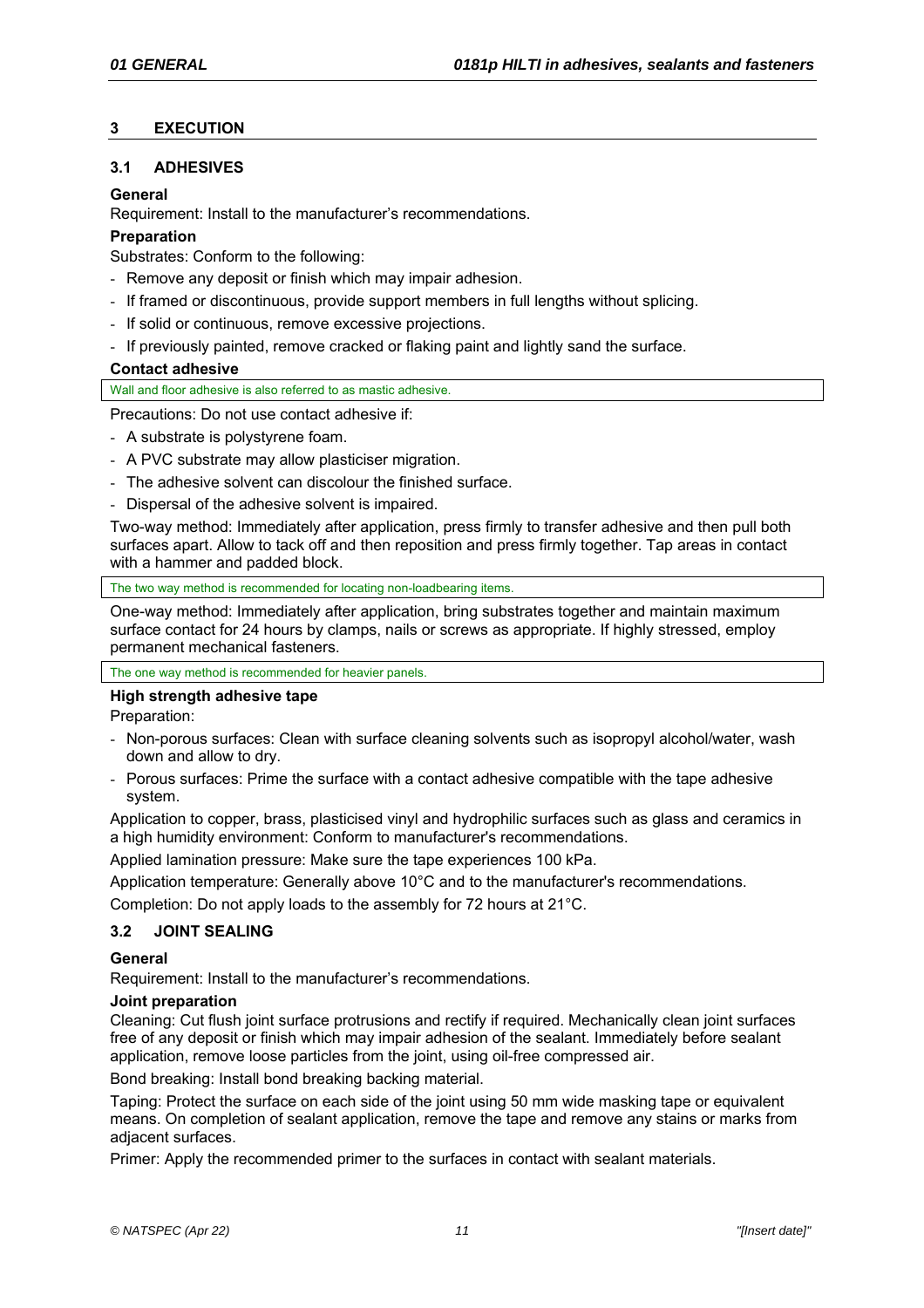# **Sealant joint proportions**

General weatherproofing joints (width:depth):

- 1:1 for joint widths less than 12 mm.
- 2:1 for joint widths greater than 12 mm.

## Often detailed on drawings.

## **Sealant application**

General: Apply the sealant to dry joint surfaces using a pneumatic applicator gun. Make sure the sealant completely fills the joint to the required depth, provides good contact with the full depth of the sides of the joint and traps no air in the joint. Do not apply the sealant outside the recommended working time for the material or the primer.

## **Weather conditions**

Two pack polyurethanes: Do not apply the sealant if ambient conditions are outside the following:

- Temperature: Less than 5°C or greater than 40°C.
- Humidity: To the manufacturer's recommendations.

## **Joint finish**

General: Force the sealant into the joint and finish with a smooth, slightly concave surface using a tool designed for the purpose.

Excess sealant: Remove from adjoining surfaces using cleaning material nominated by the sealant manufacturer.

## **Protection**

General: Protect the joint from inclement weather during the setting or curing period of the material.

## **Rectification**

General: Cut out and remove damaged portion of joint sealant and reinstall so repaired area is indistinguishable from undamaged portion.

# **3.3 FASTENERS - GENERAL**

# **General**

Requirement: Install to the manufacturer's installation instructions (MII).

## **Fastening to wood and steel**

Timber substrates: To AS 1720.1 Section 4.

Self-drilling screws: To AS 3566.1 for timber and steel substrates.

# **Fastening into concrete and masonry**

Concrete substrate: To AS 5216 Appendix B.

Masonry substrate: To AEFAC TN 09.

# **3.4 HILTI CHEMICAL ANCHORS**

## **General**

Installation: Install chemical anchors to HILTI installation instructions detailed in HILTI Technical Datasheets. Conform to the following for correct performance of the fixing:

- Minimum distances from edges of substrates.
- Preparation of holes for fixings.
- Injection method.
- Do not load anchors until the curing time has elapsed.

# **3.5 HILTI MECHANICAL ANCHORS**

## **General**

Installation: Install mechanical anchors to HILTI installation instructions detailed in HILTI Technical Datasheets. Conform to the following for correct performance of the fixing:

- Minimum distances from edges of substrates.
- Preparation of holes for fixings.
- Setting depths.
- Installation of anchors and fixings.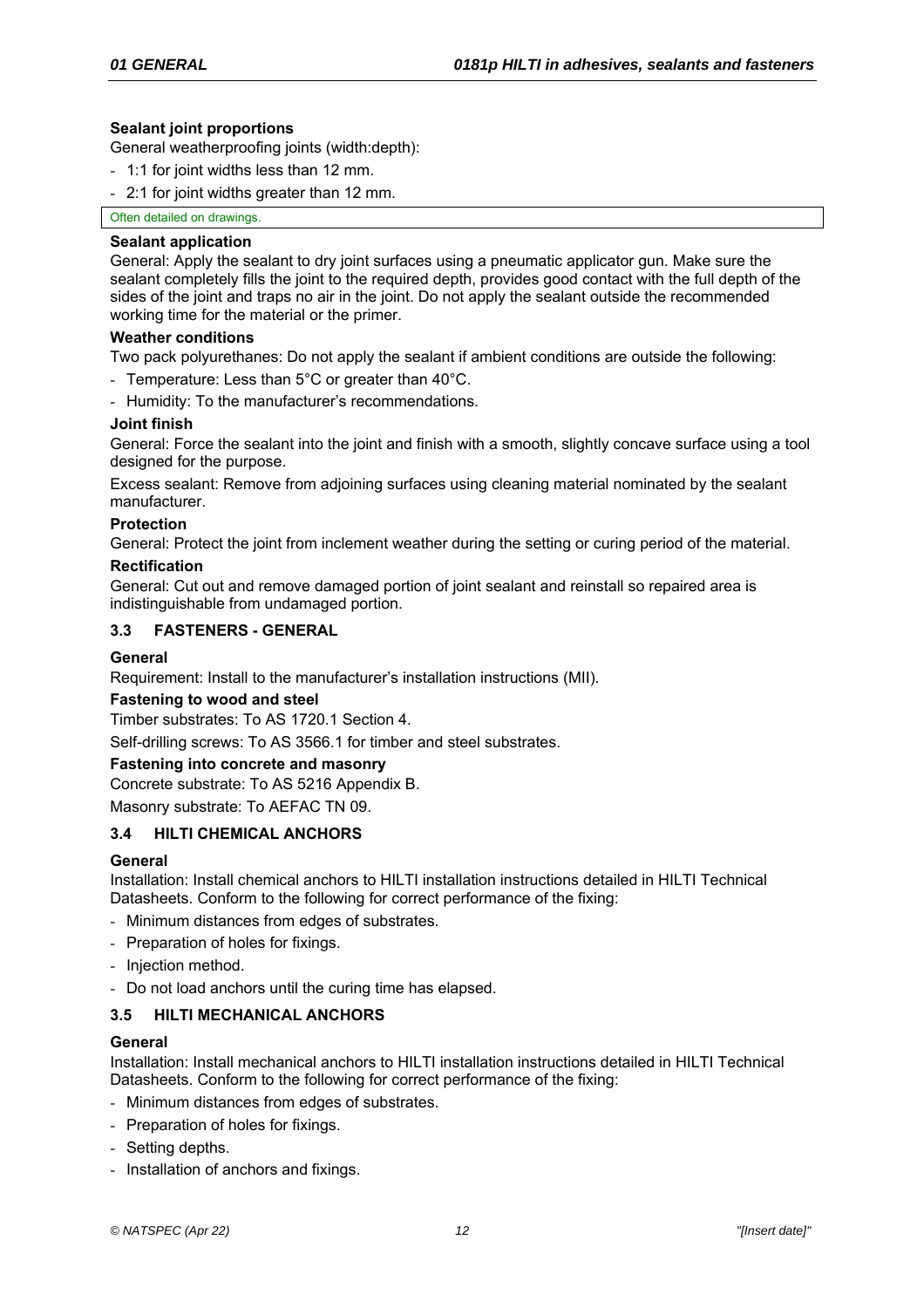## **TESTING**

Include this *Optional* style text by changing to *Normal* style text if Installed sealant tests are required and are not nominated in other worksections.

#### **Installed sealant tests**

Sampling: For each sealant test, take 3 samples of installed and cured sealant, each at least 50 mm long, from completed joints.

Reinstatement: Repair‐as‐new the joints from which the samples were taken.

#### **Installed sealant tests schedule**

| Item to be tested | <b>Property to be tested</b> | <b>Applicable standard</b> |
|-------------------|------------------------------|----------------------------|
|                   |                              |                            |
|                   |                              |                            |
|                   |                              |                            |

See ISO 11600 Table 4 for elongation, amplitude and compression tests for glazing (Type 6) and Contraction (Type F) sealants.

# **4 SELECTIONS**

**Schedules** are a tool to specify properties required for products or systems. If the principal permits documentation of the product or system by proprietary name, some of the properties may be unnecessary and can be deleted. Document the product or system's location or application here and/or on the drawings with a matching project code. Refer to NATSPEC TECHnote GEN 024 for guidance on using and editing schedules.

#### **Cross references**

If adhesives or sealants are selected and specified here for particular applications, provide cross references in the relevant worksections directing the reader to this schedule and delete text that may be redundant or contradictory.

Delete items from these Schedules if they are to be selected by the contractor as part of general construction.

## **4.1 ADHESIVES**

#### **Application schedule**

| <b>Application</b>                                            | <b>Product</b> | <b>Relevant worksections</b>                                                |
|---------------------------------------------------------------|----------------|-----------------------------------------------------------------------------|
| Adhesive fixed timber strip<br>flooring and parquetry systems |                | 0655 Timber flooring                                                        |
| Colourback glass faced wall<br>panels or splashbacks          |                | 0551 Joinery, 0641 Applied wall<br>finishes                                 |
| Drywall lining/wall panels                                    |                | 0463 Glass blockwork, 0511<br>Lining, 0522 Partitions - framed<br>and lined |
| Multilayered board floors                                     |                | 0654 Multilayered board flooring                                            |
| Joinery doors                                                 |                | 0453 Doors and access panels                                                |
| <b>Mirrors</b>                                                |                | 0467 Glass components                                                       |
| Stainless steel faced wall panels<br>or splashbacks           |                | 0551 Joinery, 0553 Stainless<br>steel benching                              |
| Timber joinery fitments                                       |                | 0551 Joinery                                                                |
| Trim, mouldings, skirtings and<br>architraves                 |                | 0511 Lining                                                                 |

Describe the location and details or refer to the drawings.

Product: Select a product or give a generic description as follows:

Adhesive fixed timber strip flooring and parquetry systems: High strength contact adhesive.

- Colourback glass faced wall panels or splashbacks: 1 part polyurethane sealant/adhesive with permanent elasticity.
- Drywall lining/wall panels: High strength contact adhesive.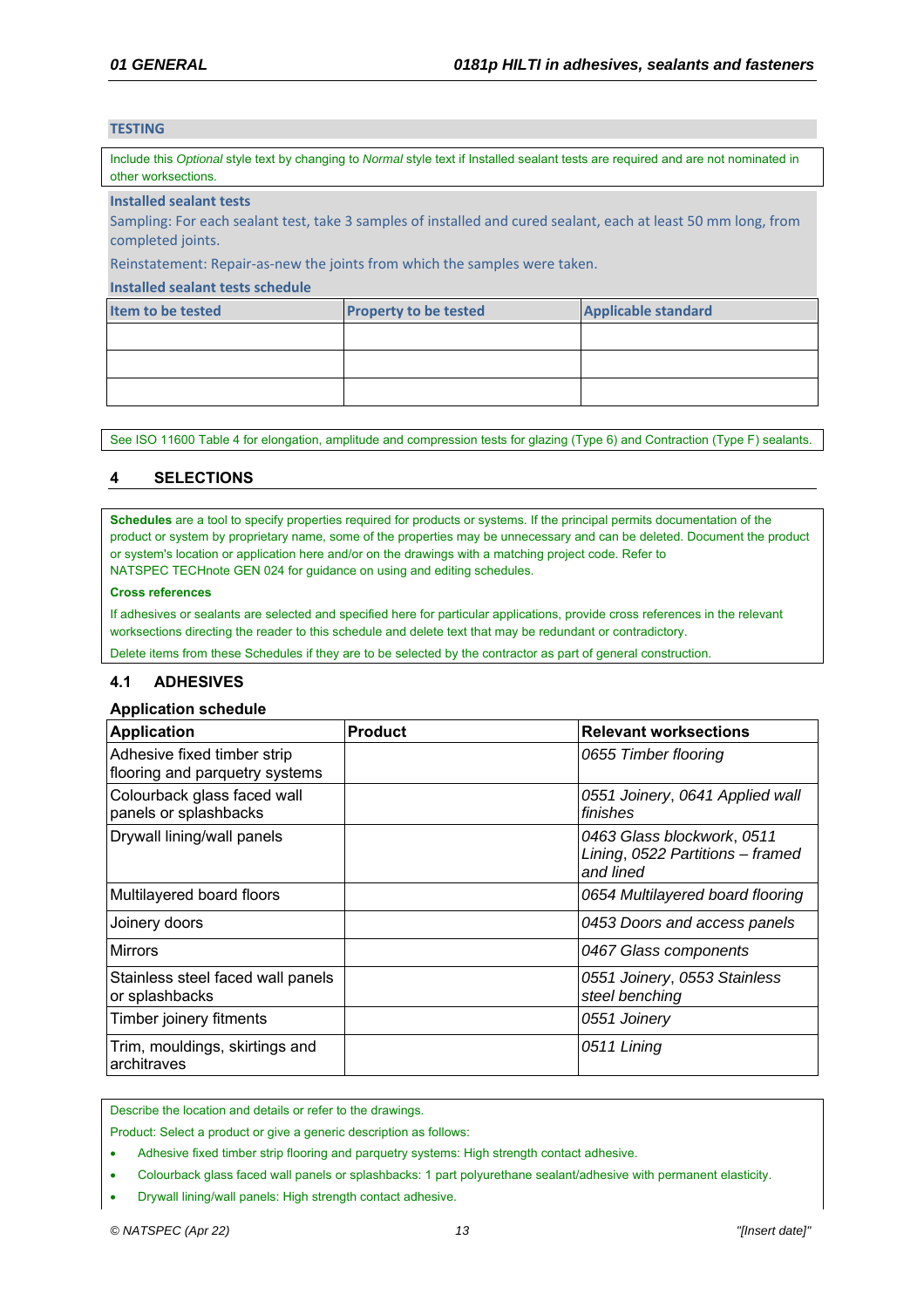- Multilayered board floors: High strength contact adhesive.
- Joinery doors: PVA or 1 part polyurethane.
- Mirrors: 1 part polyurethane sealant/adhesive with permanent elasticity.
- Stainless steel faced wall panels or splashbacks: 1 part polyurethane sealant/adhesive with permanent elasticity.
- Timber joinery fitments: PVA or 1 part polyurethane.
- Trims, mouldings, skirtings and architraves: High strength contact adhesive.

Relevant worksection: Coordinate the selection with related default text.

#### **4.2 HILTI ANCHORS**

#### **HILTI chemical anchor schedule**

|                                                                   | HIT-RE 500 V3 HIT-RE 100 | HIT-HY 200 V3 HIT-HY 170 | <b>HIT-HY 270</b> |
|-------------------------------------------------------------------|--------------------------|--------------------------|-------------------|
| Location                                                          |                          |                          |                   |
| Chemical: Part<br>number                                          |                          |                          |                   |
| Anchor rod: Part<br>number                                        |                          |                          |                   |
| Approved base<br>material                                         |                          |                          |                   |
| Anchoring element<br>(threaded rod,<br>threaded sleeve,<br>rebar) |                          |                          |                   |
| Anchor rod:<br>Diameter (mm)                                      |                          |                          |                   |
| Anchor rod: Length<br>(mm)                                        |                          |                          |                   |
| Anchor rod:<br>Embedment (mm)                                     |                          |                          |                   |
| Drill hole: Diameter<br>(mm)                                      |                          |                          |                   |
| Drill hole: Depth<br>(mm)                                         |                          |                          |                   |
| Curing time                                                       |                          |                          |                   |
| Cracked/uncracked<br>concrete                                     |                          |                          |                   |
| Drilling method                                                   |                          |                          |                   |
| Automatic hole<br>cleaning                                        |                          |                          |                   |
| Wet borehole                                                      |                          |                          |                   |
| Design life                                                       |                          |                          |                   |
| Seismic approval                                                  |                          |                          |                   |
| Low VOC                                                           |                          |                          |                   |

The codes in the header row of the schedule designate each product type.

Location: Schedule, or match codes to drawings.

Chemical: Part number: Insert the HILTI part number.

Anchor rod: Part number: Insert the HILTI part number.

Approved base material: e.g. Concrete, masonry.

Curing time: Check with HILTI technical data sheets.

Cracked/uncracked concrete: Schedule condition of substrate.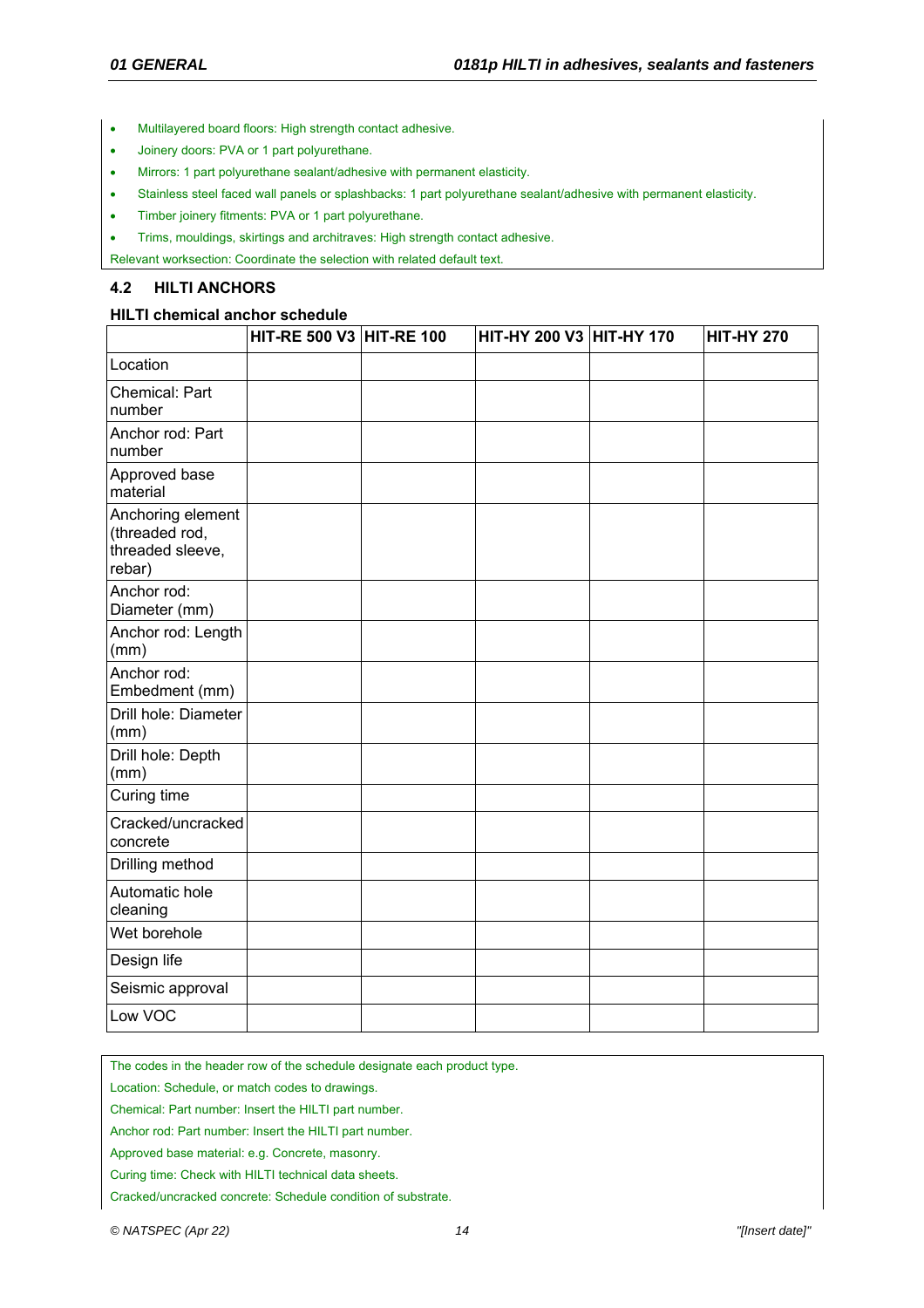Drilling method: e.g. Hammer drill, diamond core.

Automatic hole cleaning: e.g. Hammer drilling with hollow drill bit (safe set).

Wet borehole: Specify location conditions.

Design life: Insert if applicable. Check with HILTI technical data sheets.

Seismic approval: Specify if required. Check with HILTI technical data sheets.

#### **HILTI mechanical anchor schedule**

|                                     | <b>HSA</b> | HSL <sub>3</sub> | HSL <sub>4</sub> | HST <sub>3</sub> | <b>HDA</b> | <b>HMU</b> | <b>HSC</b> |
|-------------------------------------|------------|------------------|------------------|------------------|------------|------------|------------|
| Location                            |            |                  |                  |                  |            |            |            |
| Anchor: Part<br>number              |            |                  |                  |                  |            |            |            |
| Approved base<br>material           |            |                  |                  |                  |            |            |            |
| Anchor:<br>Material/coating         |            |                  |                  |                  |            |            |            |
| Anchor: Diameter<br>(mm)            |            |                  |                  |                  |            |            |            |
| Anchor: Length<br>(mm)              |            |                  |                  |                  |            |            |            |
| Anchor:<br>Embedment (mm)           |            |                  |                  |                  |            |            |            |
| Threaded sleeve:<br><b>Diameter</b> |            |                  |                  |                  |            |            |            |
| Drill hole: Diameter<br>(mm)        |            |                  |                  |                  |            |            |            |
| Drill hole: Depth<br>(mm)           |            |                  |                  |                  |            |            |            |
| Cracked/uncracked<br>concrete       |            |                  |                  |                  |            |            |            |
| Drilling method                     |            |                  |                  |                  |            |            |            |
| Automatic hole<br>cleaning          |            |                  |                  |                  |            |            |            |
| Tightening torque<br>(Nm)           |            |                  |                  |                  |            |            |            |
| Seismic approval                    |            |                  |                  |                  |            |            |            |
| Filler washer set                   |            |                  |                  |                  |            |            |            |

The codes in the header row of the schedule designate each product type.

Location: Schedule, or match codes to drawings.

Anchor: Part number: Insert the HILTI part number.

Approved base material: e.g. Concrete, masonry.

Anchor: Material/coating e.g. Zinc plated carbon steel.

Anchor: Embedment (mm): Check with HILTI technical data sheets.

Cracked/uncracked concrete: Schedule condition of substrate.

Drilling method: e.g. Hammer drill, diamond core.

Automatic hole cleaning: e.g. Hammer drilling with hollow drill bit (safe set).

Tightening torque: Check with HILTI technical data sheets.

Seismic approval: Specify if required. Check with HILTI technical data sheets.

Filler washer set: Specify if required.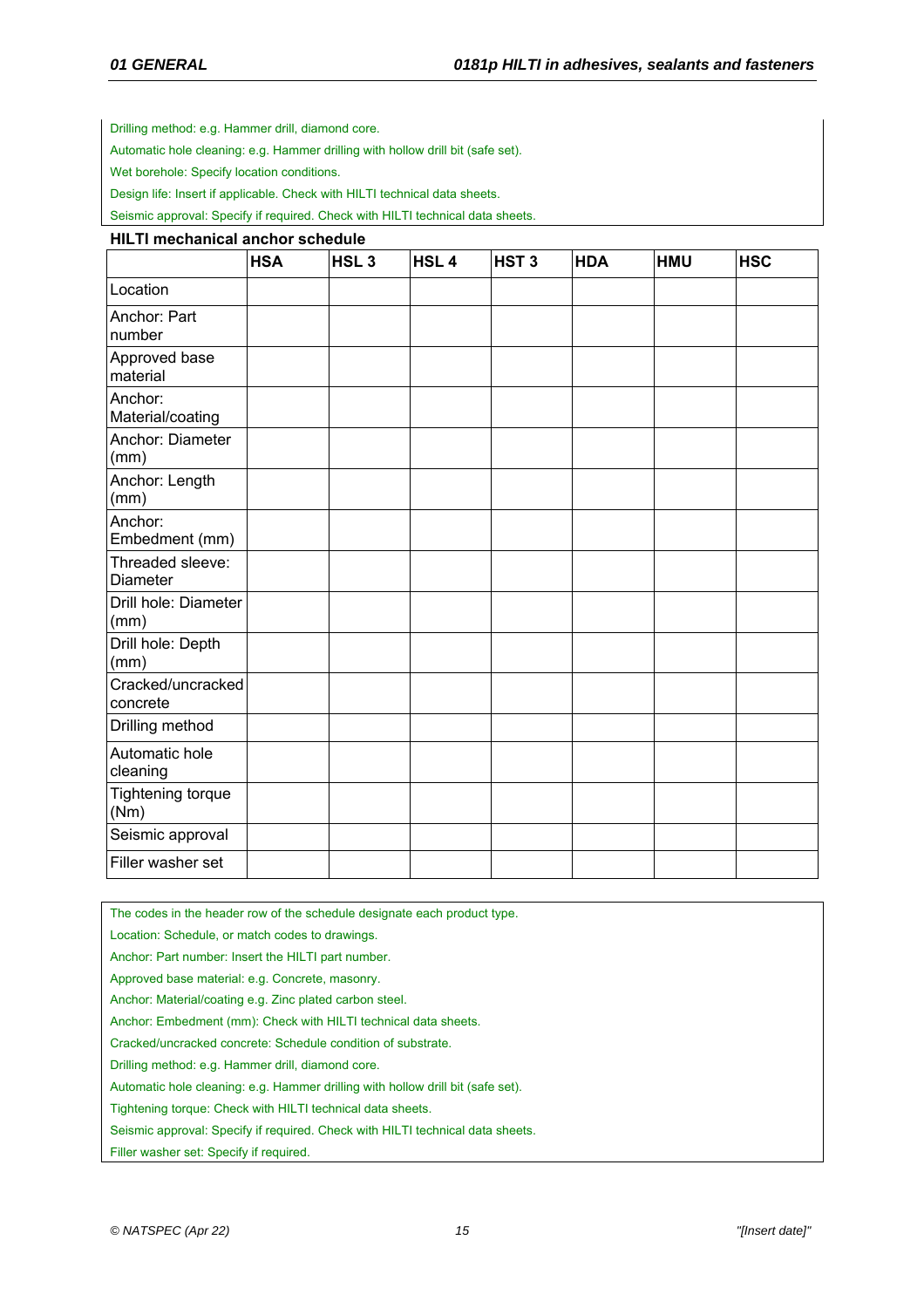# **4.3 SEALING, POINTING AND BEDDING**

# **Application schedule**

| <b>Application</b>                                    | <b>Product</b> | <b>Relevant worksections</b>                                                                                                                                                                   |
|-------------------------------------------------------|----------------|------------------------------------------------------------------------------------------------------------------------------------------------------------------------------------------------|
| Metal flashings and rainwater<br>goods                |                | 0421 Roofing - combined, 0423<br>Roofing - profiled sheet metal,<br>0424 Roofing - seamed sheet<br>metal, 0425 Roofing - shingles<br>and shakes, 0426 Roofing -<br>slate, 0427 Roofing – tiles |
| Metal flashings and sealing non-<br>porous substrates |                | 0431 Cladding - combined, 0432<br>Curtain walls, 0434 Cladding -<br>flat sheets and panels, 0435<br>Cladding – planks and<br>weatherboards, 0436 Cladding -<br>profiled and seamed sheet metal |
| Window and external doors                             |                | 0432 Curtain walls, 0451<br>Windows and glazed doors, 0453<br>Doors and access panels, 0463<br>Glass blockwork                                                                                 |
| Hydraulic services                                    |                | 0811 Sanitary fixtures, 0812<br>Tapware, 0813 Water heaters,<br>0815 Drinking water dispensers                                                                                                 |

Describe the location and details or refer to the drawings.

Product: Select a product or give a generic description as follows:

- Metal flashings and rainwater goods: Silicone neutral cure.
- Sealing non-porous substrates: 1 part elastomeric polyurethane for fast moving joints in light components e.g. metal.
- Windows and external doors: 1 part elastomeric polyurethane.
- Hydraulic services: Silicone neutral cure formulated to prevent microbiological growth for kitchen and sanitary ware applications.

Relevant worksection: Coordinate the selection with related default text.

#### **Adhesives, sealants and fasteners combined function schedule**

| <b>Application</b>                                      | <b>Product</b>                         | <b>Relevant worksections</b>                                  |
|---------------------------------------------------------|----------------------------------------|---------------------------------------------------------------|
| Cool rooms fixing and sealing                           | Documented in relevant<br>worksections | 0762 Cool rooms                                               |
| Fixing and sealing acoustic<br>ceiling tiles            |                                        | 0531 Suspended ceilings -<br>combined                         |
| Control joints, tile adhesives and<br>wet area sealants |                                        | 0631 Ceramic tiling, 0632 Stone<br>and terrazzo tiling        |
| Timber floor control joints,<br>adhesives and fixings   |                                        | 0655 Timber flooring, 0654<br>Multilayered board flooring     |
| Wet area sealants and<br>lightweight detail items       |                                        | 0525 Cubicle systems, 0551<br>Joinery, 0811 Sanitary fixtures |

Describe the location and details or refer to the drawings.

Product: Select generically from the following:

- Acoustic ceiling tiles: Polyurethane modified silicone for general purpose gap filling.
- Wet area sealants and lightweight detail items: Silicone neutral cure formulated to prevent microbiological growth for kitchen and sanitary ware applications.
- Acrylic latex: For general interior pointing.
- 1 part elastomeric polyurethane: For fast moving joints in lightweight components e.g. metal.
- Control joints and wet area sealants: 2 part elastomeric polyurethane for fast moving joints in light structures.
- Timber floor control joints: 2 part elastomeric polyurethane for fast moving joints in light structures.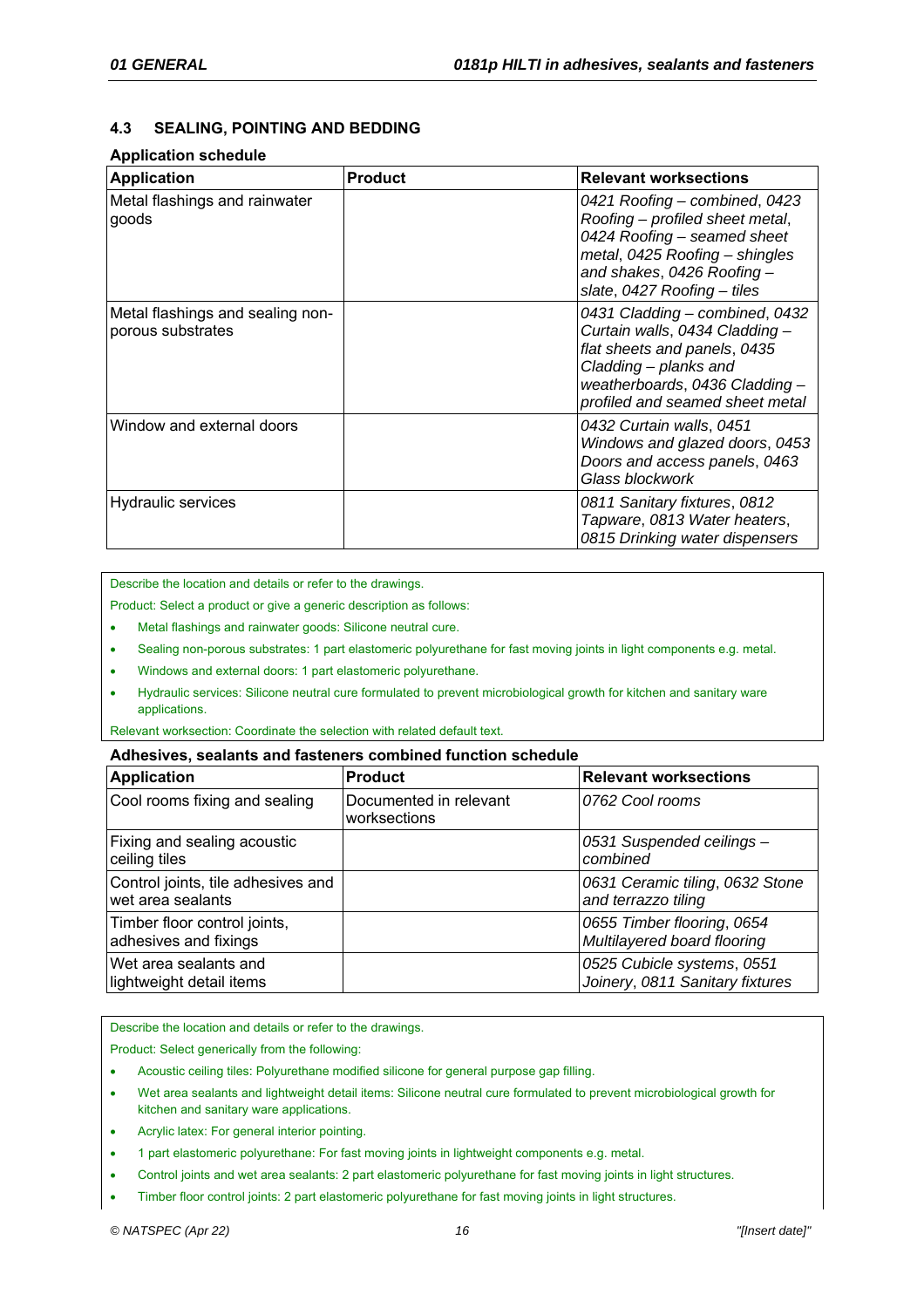Relevant worksection: Coordinate the selection with related default text.

## **4.4 SEALING STRUCTURALLY DESIGNED CONTROL JOINTS**

## **Application schedule**

| <b>Application</b>                    | <b>Sealant type</b> | <b>Bond breaking</b> | <b>Sealant colour</b> | <b>Relevant</b><br>worksection                                                                  |
|---------------------------------------|---------------------|----------------------|-----------------------|-------------------------------------------------------------------------------------------------|
| Masonry control<br>joints             |                     |                      |                       | 0322 Tilt-up<br>concrete, 0331<br><b>Brick and block</b><br>construction, 0332<br>Stone masonry |
| Trafficable masonry<br>control joints |                     |                      |                       | 0274 Concrete<br>pavement, 0275<br>Paving - mortar<br>and adhesive bed                          |

Describe the location and details or refer to the drawings.

Sealant type: e.g. 2 part elastomeric polyurethane for fast moving joints in light structures or slow moving joints in heavy structures. Polysulfide sealants have been largely superseded by polyurethanes that are now the equal or better and less toxic. Alternatively, describe a product by name.

Bond breaking: Consult manufacturers for joint fillers, e.g. closed cell expanded polythene, for compatibility with the sealant. Rigid fillers such as pulp board, cork or semi-rigid foam should not be specified.

Sealant colour: e.g. Grey.

Relevant worksection: Coordinate the selection with related default text.

#### **REFERENCED DOCUMENTS**

#### **The following documents are incorporated into this worksection by reference:**

| <b>AEFAC TN 09</b> | 2019 | Selection and installation of fasteners in masonry                                                           |
|--------------------|------|--------------------------------------------------------------------------------------------------------------|
| AS 1110            |      | ISO metric hexagon bolts and screws - Product grades A and B                                                 |
| AS 1110.1          | 2015 | <b>Bolts</b>                                                                                                 |
| AS 1110.2          | 2015 | <b>Screws</b>                                                                                                |
| <b>AS 1111</b>     |      | ISO metric hexagon bolts and screws - Product grade C                                                        |
| AS 1111.1          | 2015 | <b>Bolts</b>                                                                                                 |
| AS 1111.2          | 2015 | <b>Screws</b>                                                                                                |
| <b>AS 1112</b>     |      | ISO metric hexagon nuts                                                                                      |
| AS 1112.1          | 2015 | Style 1 - Product grades A and B                                                                             |
| AS 1112.2          | 2015 | Style 2 - Product grades A and B                                                                             |
| AS 1112.3          | 2015 | Product grade C                                                                                              |
| AS 1112.4          | 2015 | Chamfered thin nuts - Product grades A and B                                                                 |
| <b>AS/NZS 1214</b> | 2016 | Hot-dip galvanized coatings on threaded fasteners (ISO metric coarse thread series)<br>(ISO 10684:2004, MOD) |
| <b>AS 1237</b>     |      | Plain washers for metric bolts, screws and nuts for general purposes                                         |
| AS 1237.1          | 2002 | General plan                                                                                                 |
| <b>AS/NZS 1390</b> | 1997 | Cup head bolts with ISO metric coarse pitch threads                                                          |
| <b>AS/NZS 1393</b> | 1996 | Coach screws - Metric series with ISO hexagon heads                                                          |
| <b>AS 1420</b>     | 2008 | ISO metric hexagon socket head cap screws                                                                    |
| AS 1720            |      | <b>Timber structures</b>                                                                                     |
| AS 1720.1          | 2010 | Design methods                                                                                               |
| AS 1897            | 2016 | <b>Fasteners - Electroplated coatings</b>                                                                    |
| <b>AS/NZS 2312</b> |      | Guide to the protection of structural steel against atmospheric corrosion by the use of                      |
|                    |      | protective coatings                                                                                          |
| AS 2334            | 1980 | Steel nails - Metric series                                                                                  |
| <b>AS/NZS 2465</b> | 1999 | Unified hexagon bolts, screws and nuts (UNC and UNF threads)                                                 |
| AS 2753            | 2018 | Adhesives - for bonding gypsum plaster linings to wood and metal framing members                             |
| AS 3566            |      | Self-drilling screws for the building and construction industries                                            |
| AS 3566.1          | 2002 | General requirements and mechanical properties                                                               |
| AS 4312            | 2019 | Atmospheric corrosivity zones in Australia                                                                   |
| AS 4397            | 2007 | Electroplated coatings of zinc on steel fasteners with imperial threads                                      |
| <b>AS/NZS 4402</b> | 2015 | Hexagon head tapping screws                                                                                  |
| <b>AS/NZS 4403</b> | 2015 | Slotted pan head tapping screws                                                                              |
| <b>AS/NZS 4404</b> | 2015 | Slotted countersunk (flat) head tapping screws (common head style)                                           |
| <b>AS/NZS 4405</b> | 2015 | Slotted raised countersunk (oval) head tapping screws (common head style)                                    |
| <b>AS/NZS 4406</b> | 2015 | Cross-recessed pan head tapping screws                                                                       |
| <b>AS/NZS 4407</b> | 2015 | Cross-recessed countersunk (flat) head tapping screws (common head style)                                    |
| <b>AS/NZS 4408</b> | 2015 | Cross-recessed raised countersunk (oval) head tapping screws                                                 |
| <b>AS/NZS 4409</b> | 2015 | Hexagon washer head tapping screws                                                                           |
| <b>AS/NZS 4410</b> | 2015 | Hexagon flange head tapping screws                                                                           |